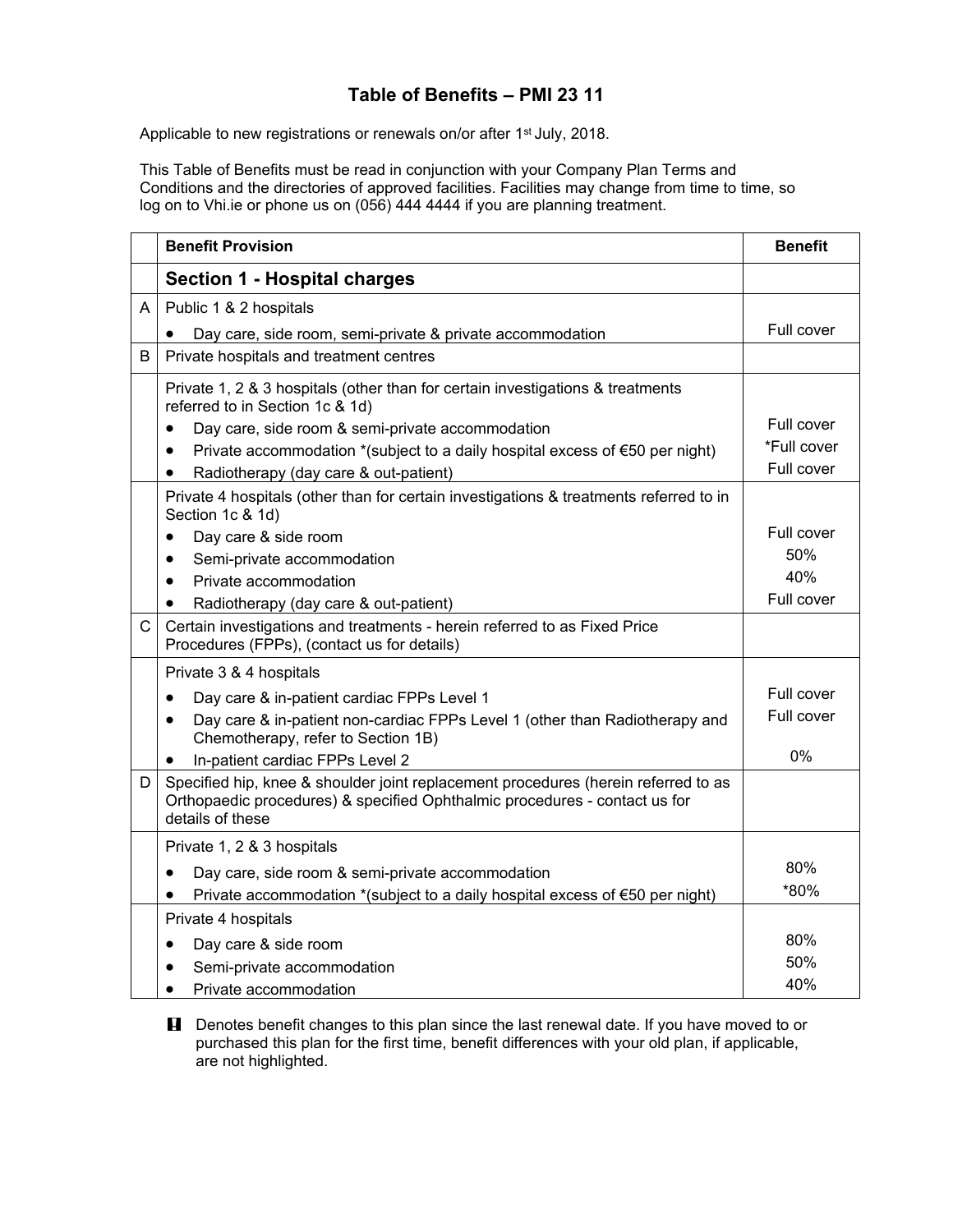|   | When carried out as a Fixed Price Procedure (contact us for details)                                                                                          |                                    |
|---|---------------------------------------------------------------------------------------------------------------------------------------------------------------|------------------------------------|
|   | Private 3 & 4 hospitals                                                                                                                                       | 80%                                |
|   | <b>Section 2 - Consultants' fees/GP procedures</b>                                                                                                            |                                    |
| A | In-patient treatment, day-care/side room/out-patient & GP procedures                                                                                          |                                    |
|   | Participating consultant/GP<br>$\bullet$                                                                                                                      | Full cover                         |
|   | Non-participating consultant/GP<br>$\bullet$                                                                                                                  | Standard<br>benefit                |
|   | Section 3 - Psychiatric cover (read in conjunction with Section<br>1)                                                                                         |                                    |
| A | In-patient psychiatric cover                                                                                                                                  | 180 days                           |
| B | Day care psychiatric treatment for approved day care programmes                                                                                               | Contact us for<br>further details  |
| C | In-patient treatment for alcoholism, drug or other substance abuse in any 5 year<br>period                                                                    | 91 days                            |
| D | Out-patient mental health treatment (in an approved out-patient mental health<br>centre)                                                                      |                                    |
|   | Mental health assessment in every 2 year period                                                                                                               | €100 per                           |
|   | Mental health therapy, 12 visits<br>٠                                                                                                                         | member<br>€30 per visit            |
|   | <b>Section 4 - Maternity</b>                                                                                                                                  |                                    |
| A | Normal confinement                                                                                                                                            |                                    |
|   | Public hospital benefit (up to 3 days)<br>Caesarean delivery (as per hospital benefits listed)                                                                | Full cover<br><b>Refer Section</b> |
|   |                                                                                                                                                               |                                    |
|   | Home birth benefit                                                                                                                                            | €3,600                             |
| B | In-patient maternity consultant fees (per Schedule of Benefits for Professional<br>Fees)                                                                      | Agreed<br>charges                  |
| C | Post-natal home nursing                                                                                                                                       |                                    |
|   | Following 1 nights stay                                                                                                                                       | €1,300                             |
|   | Following 2 nights stay                                                                                                                                       | €650                               |
|   | <b>Section 5</b>                                                                                                                                              |                                    |
| A | Convalescent care - first 14 nights                                                                                                                           | €30 per night                      |
| B | Cancer care support - one night's accommodation up to $\epsilon$ 100, for each treatment                                                                      | €1,500 per<br>calendar year        |
| C | Vhi Healthcare approved medical and surgical appliances - subject to an excess of<br>€300 per member per year (contact us for details of eligible appliances) | €6,600 per<br>member year          |
| D | Vhi Hospital@Home                                                                                                                                             | Full cover                         |
| Е | Child home nursing - 28 days per calendar year                                                                                                                | €100 per day                       |
| F | Parent accompanying child - 14 days per calendar year, following a stay in excess<br>of 3 days in hospital                                                    | €100 per day                       |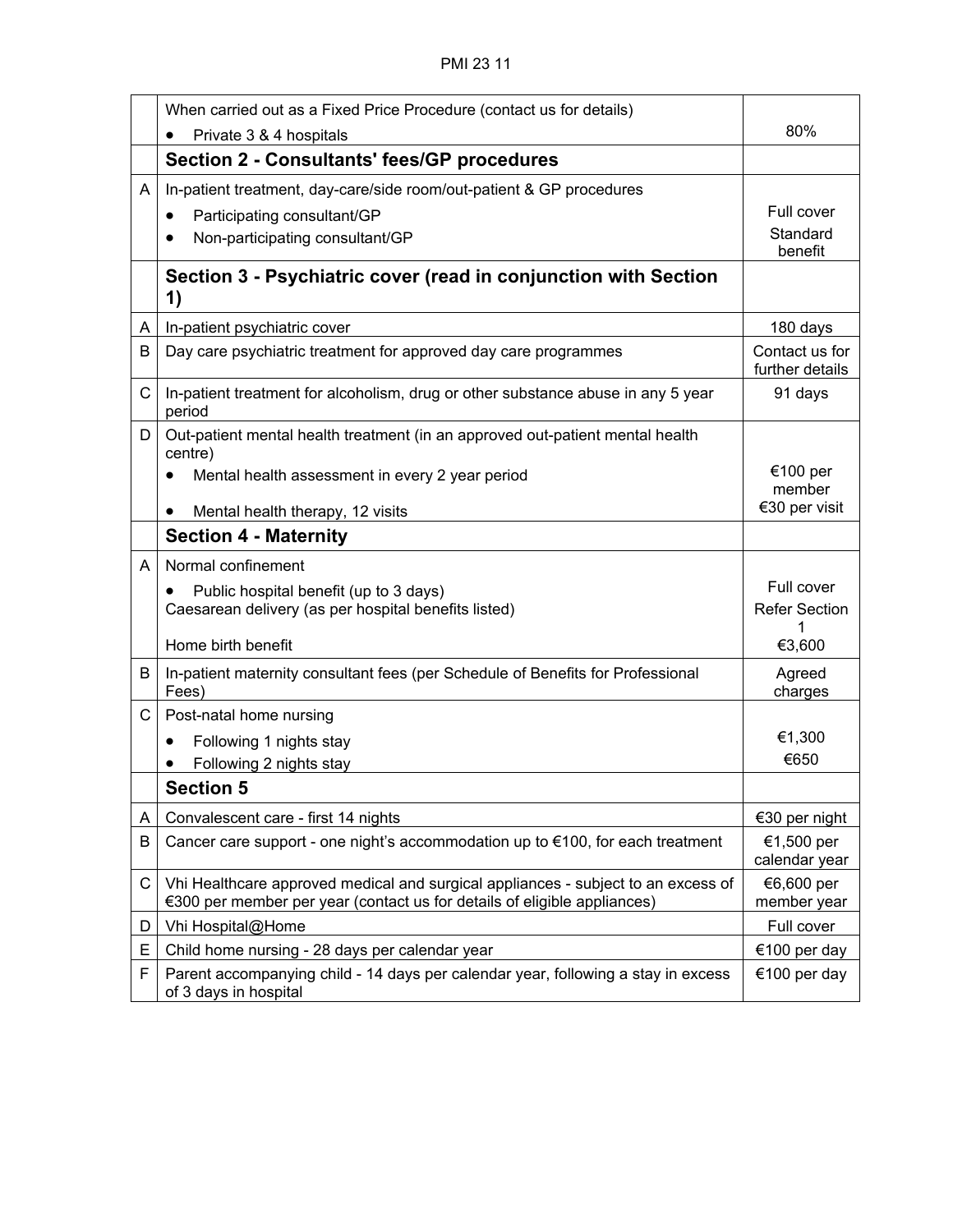| G  | Return home benefit                                                                                                                                                                                                                     | €100 per<br>claim  |
|----|-----------------------------------------------------------------------------------------------------------------------------------------------------------------------------------------------------------------------------------------|--------------------|
|    | <b>Section 6 - Transport costs</b>                                                                                                                                                                                                      |                    |
| A  | Transport costs (covered in accordance with our rules)                                                                                                                                                                                  | Agreed<br>charges  |
|    | Section 7 - Cover outside Ireland                                                                                                                                                                                                       |                    |
| A  | Emergency treatment abroad                                                                                                                                                                                                              | €100,000           |
| B  | Elective treatment abroad (subject to prior approval)                                                                                                                                                                                   |                    |
|    | Surgical procedures available in Ireland (as per level of cover in Ireland)<br>$\bullet$                                                                                                                                                | €100,000           |
|    | Treatment not available in Ireland                                                                                                                                                                                                      | €100,000           |
|    | <b>Section 8</b>                                                                                                                                                                                                                        |                    |
| A  | In-patient MRI scans (covered in accordance with Section 1)                                                                                                                                                                             | Agreed<br>charges  |
| B  | Out-patient MRI scans                                                                                                                                                                                                                   |                    |
|    | Category 1 - approved MRI centres                                                                                                                                                                                                       | Full cover         |
|    | Category 2 - approved MRI centres, agreed MRI charges & consultant<br>٠<br>Radiologists fees (subject to an excess of €125 per scan)                                                                                                    | Full cover         |
| C. | PET-CT scans (covered in accordance with our rules)                                                                                                                                                                                     | Agreed<br>charges  |
| D. | CT Scans (covered in accordance with our rules) $\blacksquare$                                                                                                                                                                          | Full cover         |
|    | Section 9 – Day-to-day medical expenses (benefits are per visit,<br>per member, unless otherwise indicated) H                                                                                                                           |                    |
| A  | General practitioner - 7 visits                                                                                                                                                                                                         | €40                |
| B  | Consultant consultation - 7 visits                                                                                                                                                                                                      | €100               |
| С  | Pathology - consultants' fees (per referral)                                                                                                                                                                                            | €100               |
| D  | Radiology - consultants' fees for professional services (per procedure)                                                                                                                                                                 | €100               |
| E. | Pathology/Radiology or other diagnostic tests (refer to Section 8 for out-patient<br>MRI benefits) - 75% of agreed charges in an approved out-patient centre. Contact<br>us for details of eligible diagnostic tests and reimbursements | €1,000 per<br>year |
| F. | Pre- and post-natal care (combined visits)                                                                                                                                                                                              | €500               |
| G  | Dental practitioner - 7 visits                                                                                                                                                                                                          | €40                |
| H  | Physiotherapist - 7 visits                                                                                                                                                                                                              | €40                |
|    | Acupuncturists, Chiropractors, Osteopaths, Physical therapists, Reflexologists - 7<br>combined visits                                                                                                                                   | €40                |
| J  | Chiropodists/Podiatrists, Dieticians, Occupational therapists, Speech therapists,<br>Orthoptists - 7 combined visits                                                                                                                    | €40                |
| K. | Clinical Psychologist - 7 visits                                                                                                                                                                                                        | €40                |
| L  | Optical – eye tests and glasses/contact lenses – 75% of charges in each 24 month<br>period                                                                                                                                              | €150               |
| M  | Hearing test in each 2 year period                                                                                                                                                                                                      | €50                |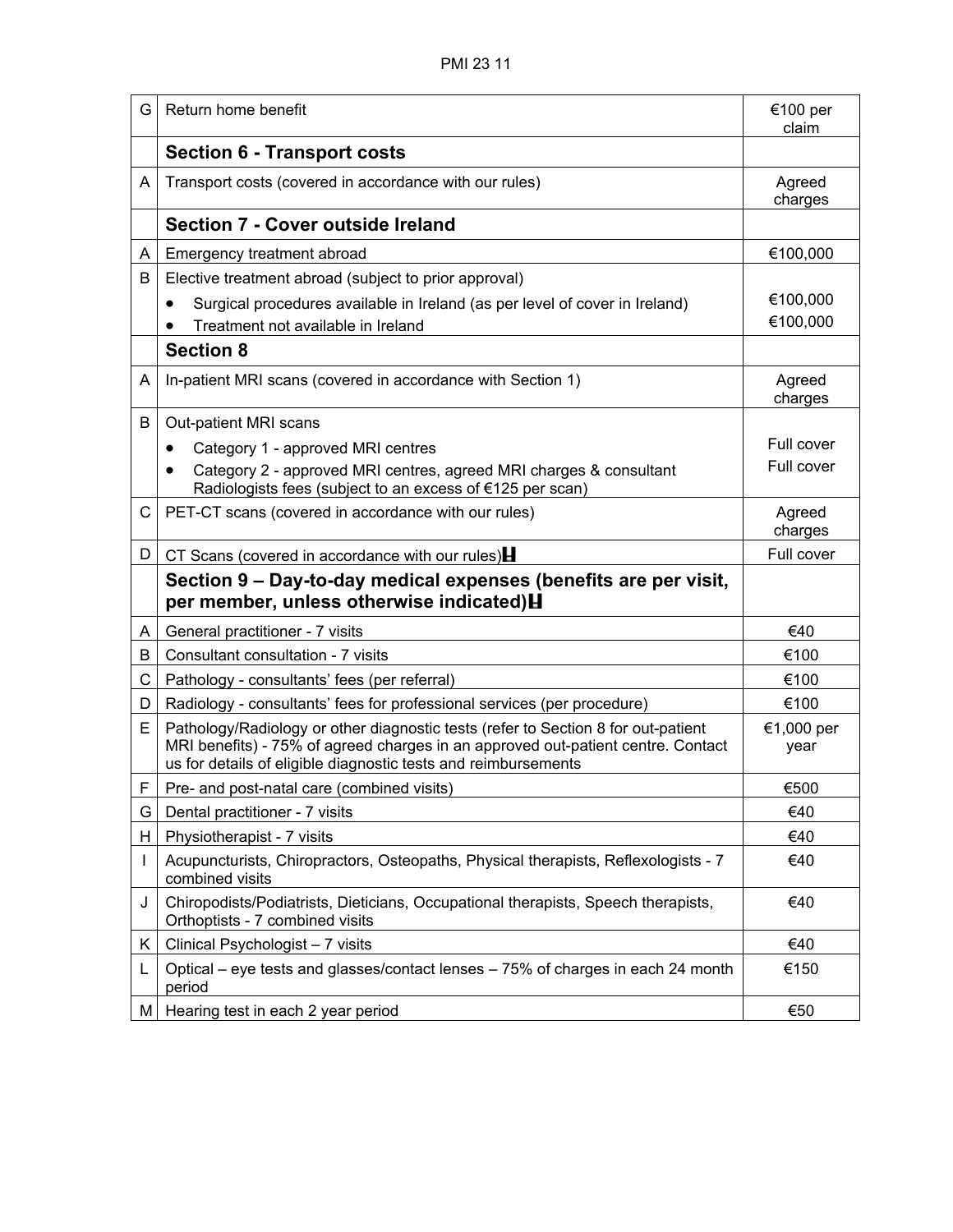| PMI 23 11 |  |  |
|-----------|--|--|
|-----------|--|--|

| Ν           | Health screening - in each 24 month period, covered in accordance with our rules<br>(contact us for details) *                                                   |                       |  |  |
|-------------|------------------------------------------------------------------------------------------------------------------------------------------------------------------|-----------------------|--|--|
|             | Lifestage screening programme in a Vhi Medical Centre                                                                                                            | €150 per              |  |  |
|             |                                                                                                                                                                  | screen<br>50% cover   |  |  |
|             | Dexa scans in an approved dexa scan centre<br>$\bullet$<br>Mammograms in an approved mammogram centre<br>$\bullet$                                               | Full cover            |  |  |
| O           | Accident & emergency cover - 2 visits                                                                                                                            | €75                   |  |  |
| P           | Child counselling - 8 visits                                                                                                                                     | €30                   |  |  |
| Q           | Baby massage classes, in the year of the birth                                                                                                                   | €100 per child        |  |  |
| R           | Foetal screening, in the year of the birth                                                                                                                       |                       |  |  |
|             |                                                                                                                                                                  | €200 per<br>pregnancy |  |  |
| $\mathsf S$ | Antenatal course, in the year of the birth                                                                                                                       | €75                   |  |  |
| T           | Breastfeeding consultations, 2 visits in the year of the birth                                                                                                   | €30                   |  |  |
| U           | <b>Travel vaccinations</b>                                                                                                                                       | €100 per year         |  |  |
| V           | Strength & Conditioning Coach - 3 visits                                                                                                                         | €40                   |  |  |
| W           | Vhi SwiftCare exclusive benefit to Vhi customers*                                                                                                                |                       |  |  |
|             | Initial consultation (charge is €125 - you pay €50)<br>$\bullet$                                                                                                 | €75                   |  |  |
|             | Follow-up treatment package after this consultation for x-rays, tests & medical<br>$\bullet$<br>aids (maximum you will pay is €100 for this follow-up treatment) | 50% of total<br>costs |  |  |
|             | Vhi SwiftCare appointment services*                                                                                                                              |                       |  |  |
|             | Consultant consultation (orthopaedic, oral maxillofacial & sports medicine)<br>$\bullet$                                                                         | 75%                   |  |  |
|             | Dental practitioner - 7 visits<br>$\bullet$                                                                                                                      | €40                   |  |  |
|             | Physiotherapist - 7 visits<br>٠                                                                                                                                  | €40                   |  |  |
| X.          | Vhi paediatric clinic*                                                                                                                                           |                       |  |  |
|             | Initial Consultant consultation<br>$\bullet$                                                                                                                     | 75%                   |  |  |
|             | Follow up paediatric treatment and services after this consultation including<br>$\bullet$<br>lactation consultant, dietician, ultrasound, blood tests and x-ray | 50% of total<br>costs |  |  |
| Y           | Paediatrician benefit in addition to the Vhi paediatric clinic benefit listed above - 1<br>visit in the year of the birth                                        | €100                  |  |  |
|             | Annual excess - per member, per year                                                                                                                             | €1                    |  |  |
|             | Annual maximum - per member, per year                                                                                                                            | €4,100                |  |  |
|             | * These benefits are not subject to the annual excess or annual maximum                                                                                          |                       |  |  |
|             | <b>Section 10</b>                                                                                                                                                |                       |  |  |
| A           | Fitness screening and Personalised Exercise Programme, carried out in the<br>Sports Surgery Clinic, Santry (1 visit per 3 year period)                           | Full cover            |  |  |

Vhi Healthcare DAC trading as Vhi Healthcare is regulated by the Central Bank of Ireland. Vhi Healthcare is tied to Vhi Insurance DAC for health insurance in Ireland which is underwritten by Vhi Insurance DAC.